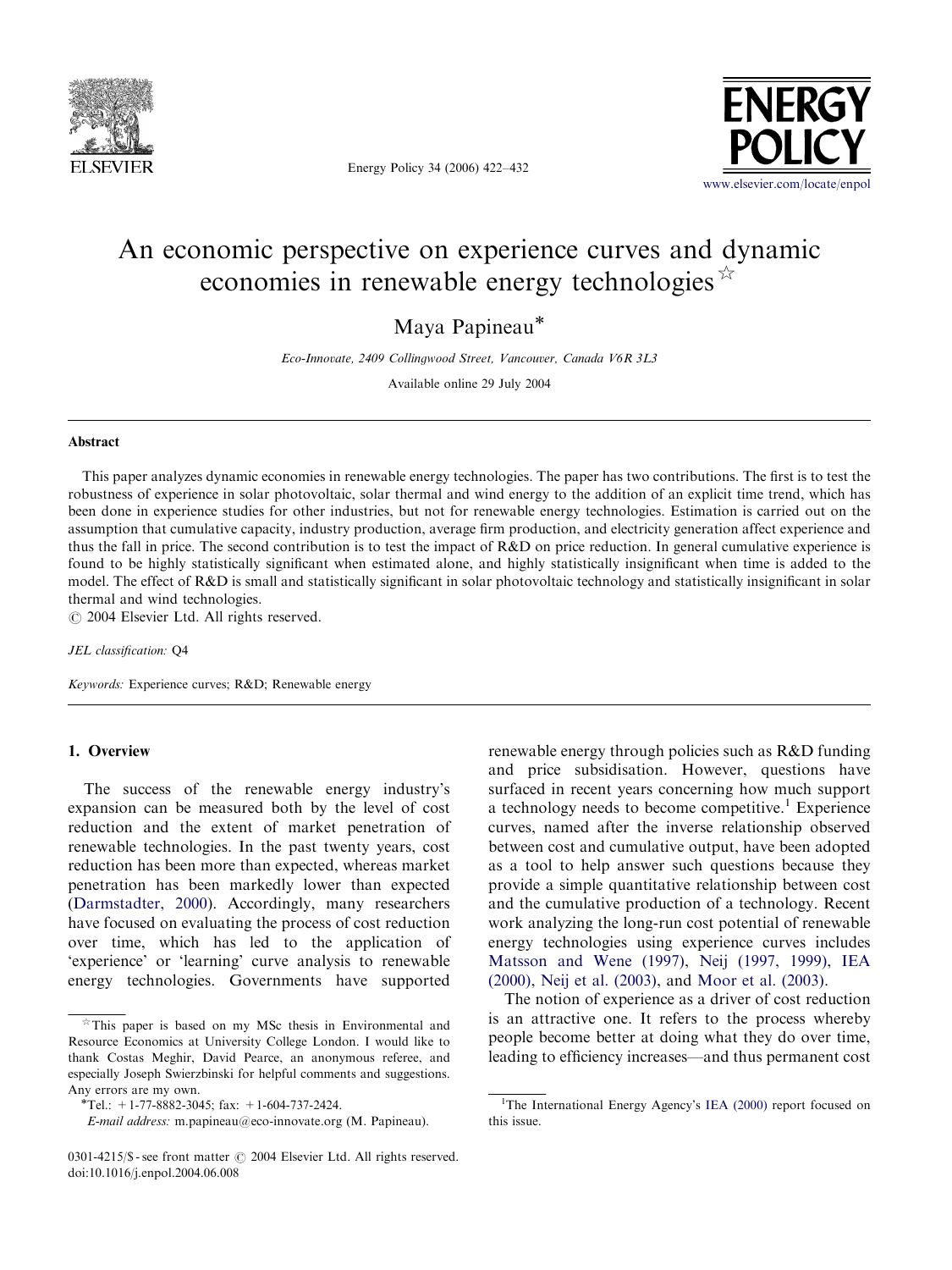reductions—at the firm level. The simplicity and universality of the experience, or learning, framework has led researchers to apply it to everything from airplane manufacturing to chemical processing, textiles production, and nuclear plant operation.<sup>2</sup> Coined by the Boston Consulting Group in the 1960s as a tool to advise clients on competitive strategy, the experience curve concept was adapted from the 'learning-by-doing' literature in economics ([Wright, 1936; Hirsch, 1952;](#page--1-0) [Arrow, 1962; Alchian, 1963](#page--1-0)). The popularity of the experience curve reached a peak in the mid-1970s, and firms were advised to expand output in order to deter entry and gain a long-term cost advantage over rivals. Unfortunately many of these strategies failed because firms did not consider the effect of knowledge diffusion, and the concept lost its favour [\(Lieberman, 1987\)](#page--1-0). Newfound interest in experience curves has arisen in recent years as governments search for policies to address climate change. Unlike the previous generation of experience curves, when the focus was on production planning or strategic management, the focus in current energy technology applications has shifted to endogenous technical change and the use of reliable estimates of technological learning rates as inputs in energy forecasting models [\(McDonald and Schrattenholzer, 2001\)](#page--1-0).

The effect of R&D on an industry's capacity to decrease cost is analogous experience, in that it brings about dynamic economies, or downward shifts in the cost curve (see [Spence, 1981, 1986](#page--1-0)). R&D effects can also interact with experience curve effects to increase the pace of dynamic savings. It is thus desirable to test the impact of R&D on cost reduction in renewable energy technologies.

This paper analyzes dynamic economies in renewable energy technologies. The paper has two contributions. The first is to test the robustness of experience curves to the addition of an explicit time trend, as has been done in other industry studies such as has been done by [Sheshinski \(1967\),](#page--1-0) and [Lieberman \(1984\)](#page--1-0), both of whom found time to be minor or insignificant factors in comparison to learning. A more detailed explanation for the addition of time is presented in Section 2. The second contribution is to test the impact of R&D. Results are presented for solar photovoltaic (PV), solar thermal, and wind technologies.

The results obtained in the current study indicate that experience is not robust to the addition of a time trend, and that R&D has in general performed poorly in solar and wind technologies. More specifically, (a) experience estimates in the solar industry in the US and Europe are either substantially reduced or statistically insignificant,

depending on the experience index; (b) experience estimates in the wind industry in Europe are statistically insignificant for all indices, however, when the effect of better wind capture is incorporated in prices, the estimate is borderline significant at the 10% level; (c) a panel of both solar and wind data yields insignificant experience estimates; and (d) the effect of R&D is small and statistically significant in solar PV but statistically insignificant in solar thermal and wind technologies.

The rest of the paper is organized as follows. Section 2 presents the empirical framework for estimation, the empirical results, and the results discussion. Section 3 concludes.

#### 2. Dynamic learning economies

## 2.1. Data

Time series data on wind energy prices, turbine installation and turbine sales in Denmark and Germany are from the Extool Project, a research initiative funded by the European Commission. The wind data are the same as that used to estimate experience in [Neij et al.](#page--1-0) [\(2003\)](#page--1-0). Solar data series on prices, sales and total manufacturers in the industry in the Unites States (US) are from the Department of Energy's Energy Information Administration. Solar photovoltaic (PV) cost data in the US from 1992 to 2000 has been obtained from the National Renewable Energy Laboratory in the US. Solar price data for Germany, Japan, and Switzerland and cumulative installed PV capacity data from Germany, Switzerland and the US are from the IEA's PV Power Systems (PVPS) Programme. Cumulative generated electricity data on both solar and wind energy, and cumulative capacity on wind are from the IEA's renewables database. R&D data are from the IEA. Price series in the panel estimation were converted to real 2000 prices using the exchange rate and GDP deflator series used by the IEA. All data are annual.

### 2.2. Experience

Learning or experience curve applications can be traced back to [Wright \(1936\),](#page--1-0) who estimated the relationship between total labour hours and cumulated airplane production. His methodology lead to many other industry studies, such as Hirsch (1952) and [Alchian \(1963\).](#page--1-0) The curve they estimated is

$$
\log N_t = \alpha + \beta \log X_t,\tag{2.1}
$$

where  $N_t$  is total direct labour input per unit of output in each period t,  $\alpha$  is a constant parameter, and  $X_t$  is cumulated output in constant units, for all periods up to and including t. The parameter  $\beta$  measures the responsiveness of labour hours to cumulated production. This

<sup>&</sup>lt;sup>2</sup>Contemporary studies often use the terms 'experience' and 'learning' interchangeably, though strictly speaking a learning curve uses total labour hours as a dependent variable whereas an experience curve uses total cost.